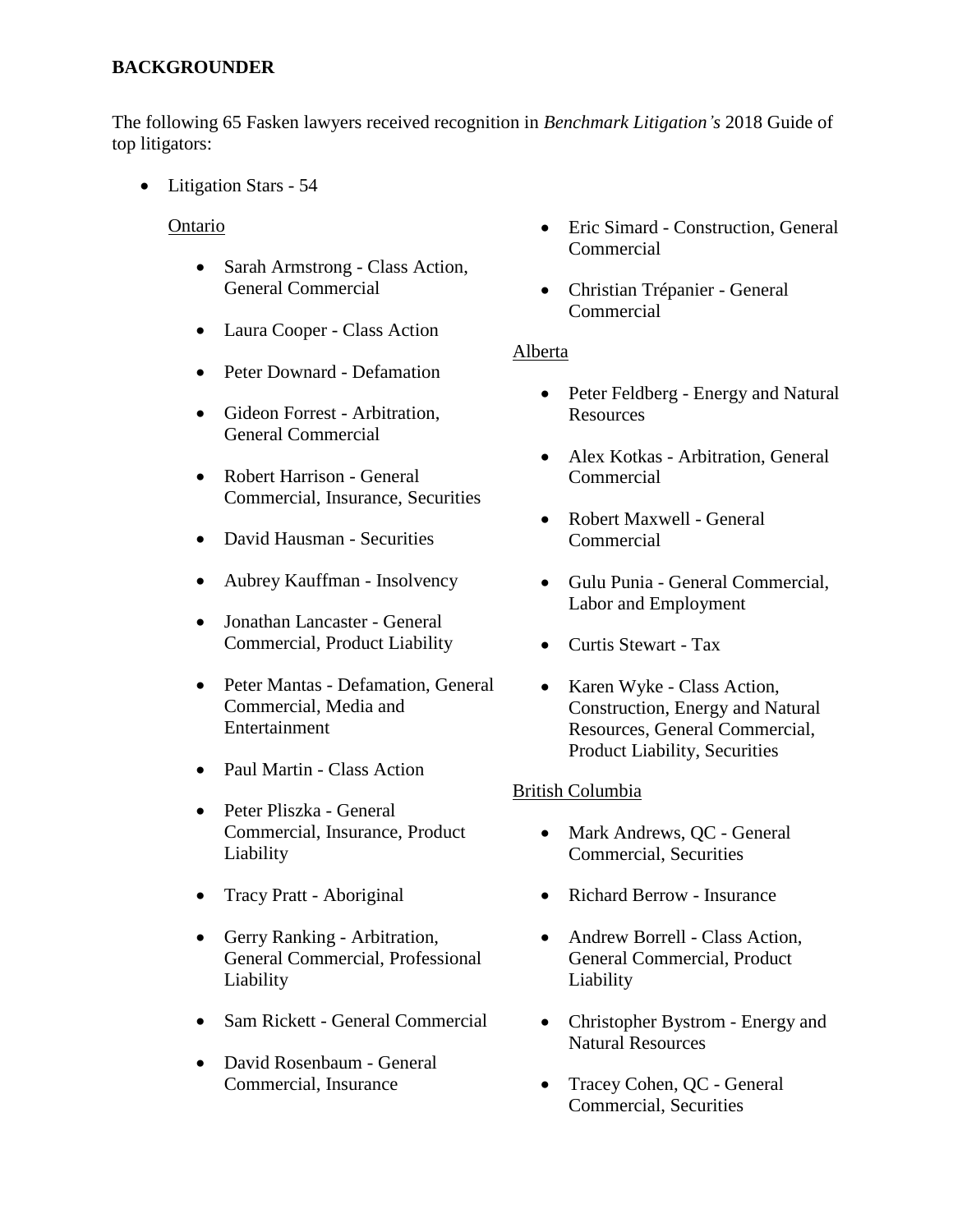- Steven Rosenhek Antitrust, Competition
- Michael Round Competition, General Commercial, Product Liability
- Berkley Sells General Commercial
- Neal Smitheman Aboriginal, Environmental, General Commercial

#### Quebec

- Éric Bédard Labour and Employment
- Luc Béliveau Insolvency
- Julie Desrosiers Intellectual Property
- André Durocher Class Action
- Frédéric Gilbert Alternative Dispute Resolution, Franchise
- Ronald McRobie Labour and Employment
- Marek Nitoslawski Intellectual **Property**
- Alain Riendeau General Commercial, Insolvency
- Martin Sheehan General Commercial, Product Liability
- Future Stars 11
	- Philippe-Charest Beaudry
	- Annie Bernard
- Simon Coval General Commercial, White Collar Crime
- Geoff Cowper, QC Arbitration, Class Action, General Commercial, **Securities**
- Jenny Francis General Commercial, Securities
- Matthew Ghikas, MCIArb, Qarb -Energy and Natural Resources
- Brook Greenberg General Commercial
- John Grieve Insolvency
- Kibben Jackson Insolvency
- Robert Lonergan Aboriginal, Energy and Natural Resources
- Andrew Nathanson General Commercial, White Collar Crime
- Kevin O'Callaghan Aboriginal
- Kevin O'Neill, OC Labour and Employment
- Michael Parrish Insurance, Product Liability
- Chuck Willms Aboriginal, Competition, Environmental, General Commercial

- Zohaib Maladwala
- Bradley Moore